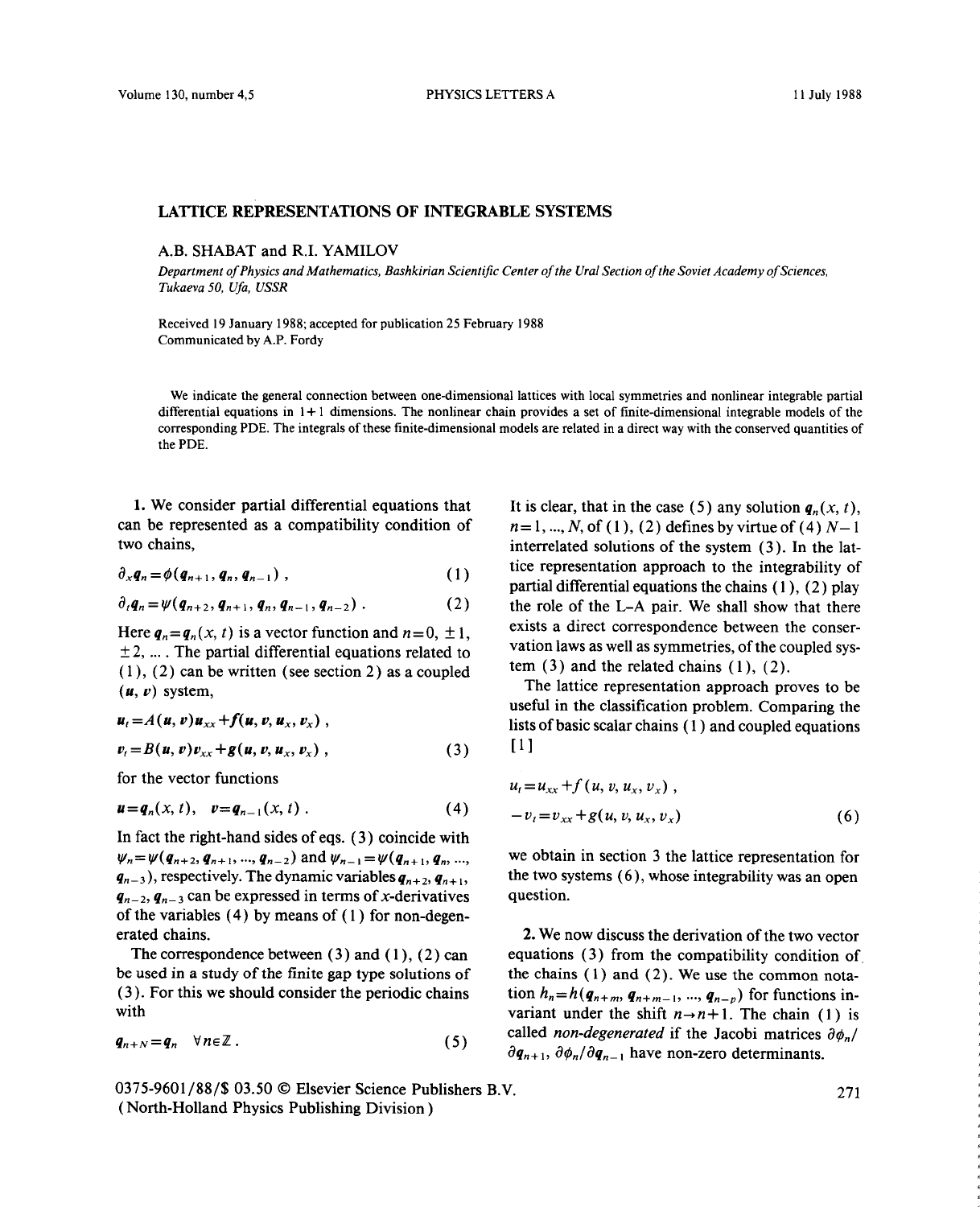Theorem. Let the chains  $(1)$ ,  $(2)$  satisfy the compatibility condition

$$
\frac{\partial \phi_n}{\partial q_{n+1}} \psi_{n+1} + \frac{\partial \phi_n}{\partial q_n} \psi_n + \frac{\partial \phi_n}{\partial q_{n-1}} \psi_{n-1}
$$
\n
$$
= \sum_{k} \frac{\partial \psi_n}{\partial q_{n+k}} \phi_{n+k} \tag{7}
$$

exist matrices  $A_n = A(q_n, q_{n-1}), B_n = B(q_{n+1}, q_n)$  such the periodic case (5) the solvability of the finite dithat mensional dynamical systems (1), (2) for  $q_n$ ,  $n=1$ ,

$$
\frac{\partial \psi_n}{\partial q_{n+2}} = A_n \frac{\partial \phi_n}{\partial q_{n+1}} \frac{\partial \phi_{n+1}}{\partial q_{n+2}},
$$
  

$$
\frac{\partial \psi_n}{\partial q_{n-2}} = B_n \frac{\partial \phi_n}{\partial q_{n-1}} \frac{\partial \phi_{n-1}}{\partial q_{n-2}},
$$
(8)

infinite dimensional dynamical system (1), (2), the interchange  $q_n$ ,  $q_{n-1}$ ,  $q_{n+1}$ ,  $q_{n-2}$ ,  $q_{n+2}$ ,  $q_{n-3}$ , ... with functions (4) satisfy the partial differential equa-<br> $u, v, u_x, v_y, u_y, v_{xx}$ ... Hence any functi functions (4) satisfy the partial differential equa-<br>tions (3). Moreover in the scalar case  $A_n = \alpha$ ,  $B_n = \beta$ , and all partial variables q<sub>n</sub> can also be represented as a lotions (3). Moreover in the scalar case  $A_n = \alpha$ ,  $B_n = \beta$ , namical variables  $q_n$  can also be represented as a lo-<br>where  $\alpha$ ,  $\beta \in \mathbb{C}$  are constants.<br>each parabology can find the variables  $u$ ,  $v$  and their derivative

*Proof*, we denote the chain

$$
\phi'_{n} = \frac{\partial \phi_{n}}{\partial q_{n+1}}, \quad \psi'_{n} = \frac{\partial \psi_{n}}{\partial q_{n+2}}.
$$
\n
$$
\phi'_{n} = \phi^{(m)}(q_{n+m}, q_{n+m-1}, ..., q_{n-m}). \tag{12}
$$
\n
$$
\phi'_{n} = \phi^{(m)}(q_{n+m}, q_{n+m-1}, ..., q_{n-m}).
$$

$$
\phi'_n\psi'_{n+1}=\psi'_n\phi'_{n+2}.\tag{9}
$$

$$
A_{n+1}=(\phi'_n)^{-1}A_n\phi'_n\Rightarrow A_n=A(q_n,q_{n-1}).
$$

In the scalar case we have  $A_{n+1} = A_n$ , which implies  $A_n = \alpha$  = const. It is clear that the second formula (8)

$$
q_{n \times x} = \frac{\partial \phi_n}{\partial q_{n+1}} \phi_{n+1} + \frac{\partial \phi_n}{\partial q_n} \phi_n + \frac{\partial \phi_n}{\partial q_{n-1}} \phi_{n-1}
$$

$$
q_{ni} - A(q_n, q_{n-1}) q_{nxx} = a(q_{n+1}, q_n, q_{n-1}, q_{n-2}),
$$
  
\n
$$
q_{n-1,i} - B(q_n, q_{n-1}) q_{n-1,xx}
$$
  
\n
$$
= b(q_{n+1}, q_{n-2})
$$
  
\n
$$
= b(q_{n+1}, q_{n-1}) q_{n-1,xx}
$$
  
\n
$$
= b(q_{n+1}, q_{n-1}) q_{n-1,xx}
$$
  
\n
$$
= b(q_{n+1}, q_{n-1}) q_{n-1,xx}
$$
  
\n
$$
= b(q_{n+1}, q_{n-1}) q_{n-1,xx}
$$
  
\n
$$
(14)
$$
  
\nbe a conserved density for both chains, i.e.

For the non-degenerate chain (1) we have *ô i* 

*Theorem.* Let the chains (1), (2) satisfy the com-  
patibility condition 
$$
q_{n-2} = Q(q_n, q_{n-1}, q_{n-1,x})
$$
 (11)

 $\frac{\partial \varphi_n}{\partial \varphi_n} \psi_{n+1} + \frac{\partial \varphi_n}{\partial \varphi_n} \psi_n + \frac{\partial \varphi_n}{\partial \varphi_n} \psi_{n-1}$  the closed pair of partial differential equations (3)  $\sigma q_{n+1}$  and  $\sigma q_{n+1}$  are a set the closed pair of partial differential equations (3) for  $q_n$ ,  $q_{n-1}$ .

 $k \frac{\partial q_{n+k}}{\partial q_{n+k}}$  It must be noticed that the compatibility condi-<br>and the chain (1) be non-degenerated. Then there tion (7), i.e. the equality  $\partial_t \partial_x q_n = \partial_x \partial_t q_n$ , implies in that mensional dynamical systems (1), (2) for  $q_n$ ,  $n = 1$ ,<br>  $N$  with any prescribed initial values  $q = q^0$  at *N*, with any prescribed initial values  $q_n = q_n^0$  at  $x = x^0$ ,  $t = t^0$ . The solution  $q_n = q_n(x, t)$ ,  $n = 1, ..., N$ , of the dynamical systems generates, by the theorem<br>above,  $N-1$  solutions of the partial differential  $\frac{\partial \psi_n}{\partial t} = B_n \frac{\partial \psi_n}{\partial t} \frac{\partial \psi_{n-1}}{\partial t}$ , (8) equations (3).

We next note that formulas (11) and similar for-<br>and, for any solution  $q_n(x, t)$ ,  $n=0, \pm 1, ...$ , of the mulas with high order derivatives  $\frac{\partial^k q_n}{\partial t}$  allow us to and, for any solution  $q_n(x, t)$ ,  $n=0, \pm 1, ...$ , of the mulas with high order derivatives  $\partial_x^k q_n$  allow us to infinite dimensional dynamical system (1), (2), the interchange  $q_n$ ,  $q_{n-1}$ ,  $q_{n+1}$ ,  $q_{n-2}$ ,  $q_{n+2}$ ,  $q$ cal function of the variables  $\boldsymbol{\mu}$ ,  $\boldsymbol{\nu}$  and their derivatives. We can generalize the theorem and replace (2) by the chain

$$
\partial_{t_m} \bm{q}_n = \psi^{(m)}(\bm{q}_{n+m}, \bm{q}_{n+m-1}, ..., \bm{q}_{n-m}) \ . \tag{12}
$$

The formulas for  $\partial_{t_m} q_n$ ,  $\partial_{t_m} q_{n-1}$  can be rewritten as It follows from  $(7)$  that the closed  $(u, v)$  system

$$
\phi'_{n}\psi'_{n+1} = \psi'_{n}\phi'_{n+2}.
$$
\n
$$
\phi'_{n}\psi'_{n+1} = \psi'_{n}\phi'_{n+2}.
$$
\n
$$
\phi'_{n+1} = \psi'_{n}\phi'_{n+2}.
$$
\n
$$
\phi'_{n+1} = \phi'_{n+1}.
$$
\n
$$
\phi'_{n+1} = \phi'_{n+1}.
$$
\n
$$
\phi'_{n+1} = \phi'_{n+1}.
$$
\n
$$
\phi'_{n+1} = \phi'_{n+1}.
$$
\n
$$
\phi'_{n+1} = \phi'_{n+1}.
$$
\n
$$
\phi'_{n+1} = \phi'_{n+1}.
$$
\n
$$
\phi'_{n+1} = \phi'_{n+1}.
$$
\n
$$
\phi'_{n+1} = \phi'_{n+1}.
$$
\n
$$
\phi'_{n+1} = \phi'_{n+1}.
$$
\n
$$
\phi'_{n+1} = \phi'_{n+1}.
$$
\n
$$
\phi'_{n+1} = \phi'_{n+1}.
$$
\n
$$
\phi'_{n+1} = \phi'_{n+1}.
$$
\n
$$
\phi'_{n+1} = \phi'_{n+1}.
$$
\n
$$
\phi'_{n+1} = \phi'_{n+1}.
$$
\n
$$
\phi'_{n+1} = \phi'_{n+1}.
$$
\n
$$
\phi'_{n+1} = \phi'_{n+1}.
$$
\n
$$
\phi'_{n+1} = \phi'_{n+1}.
$$
\n
$$
\phi'_{n+1} = \phi'_{n+1}.
$$
\n
$$
\phi'_{n+1} = \phi'_{n+1}.
$$
\n
$$
\phi'_{n+1} = \phi'_{n+1}.
$$
\n
$$
\phi'_{n+1} = \phi'_{n+1}.
$$
\n
$$
\phi'_{n+1} = \phi'_{n+1}.
$$
\n
$$
\phi'_{n+1} = \phi'_{n+1}.
$$
\n
$$
\phi'_{n+1} = \phi'_{n+1}.
$$
\n
$$
\phi'_{n+1} = \phi'_{n+1}.
$$
\n
$$
\phi'_{n+1
$$

The substitution  $\psi'_n = A_n \phi'_n \phi'_{n+1}$  in (9) gives us  $\phi_{lm} v = V(u, v, ..., \phi_{X}^m u, \phi_{X}^m v)$ . (13)<br>  $A_{lm} = (\phi'')^{-1} A_{lm} \phi' - A_{l} = A(a_{lm} \phi_{lm})$  The block diagonal structure of the leading terms in  $A_{n+1} = (\phi_n)^{-1} A_n \phi_n \Rightarrow A_n = A(q_n, q_{n-1})$ .<br>(13) can be derived, as above in the proof of the theorem, from the compatibility condition  $\partial_x \partial_{t_m} =$  $A_n = \alpha$  = const. It is clear that the second formula (8)  $\partial_{i_m} \partial_x$ . If  $\partial_i \partial_{i_m} = \partial_{i_m} \partial_i$ , then formulas (12), (13) essis also valid, and that  $B_n = \beta$  = const in the scalar case. tablish a direct correspondence betwe also valid, and that  $B_n = \beta$  = const in the scalar case.<br>Now we compare the formula symmetries of the system (3) [1] with the higher symmetries of the basic chain  $(1)$ .

We shall now consider the connection between the conservation laws of (3) and the local conservation with  $(8)$  and obtain that laws of the chains  $(1), (2)$ . Let

$$
h_n = h(q_{n+m}, q_{n+m-1}, ..., q_{n-m})
$$
 (14)

be a conserved density for both chains, i.e.

$$
= b(q_{n+1}, q_n, q_{n-1}, q_{n-2}) \tag{15}
$$

$$
\partial_t h_n = \sigma_{n+1} - \sigma_n \,. \tag{16}
$$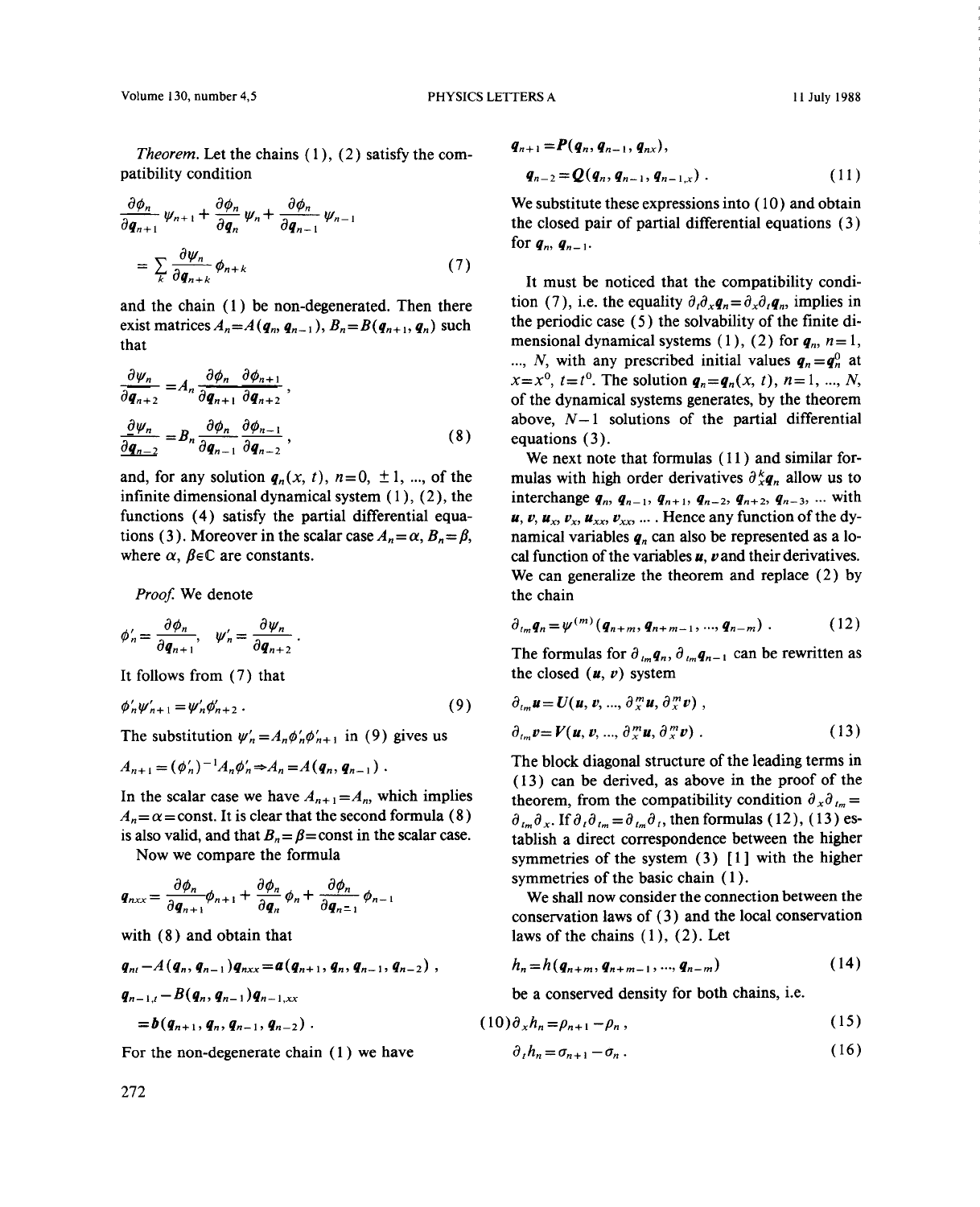$$
\partial_x \sum_{1}^{N} h_n = \partial_t \sum_{1}^{N} h_n = 0.
$$

$$
\partial_t \rho_{n+1} - \partial_x \sigma_{n+1} = \partial_t \rho_n - \partial_x \sigma_n.
$$

$$
\partial_{\nu} \rho_n - \partial_x \sigma_n = c = \text{const.} \tag{17}
$$

$$
\partial_t \rho(\boldsymbol{u}, \boldsymbol{v}, \boldsymbol{u}_x, \boldsymbol{v}_x, \ldots) = \partial_x \sigma(\boldsymbol{u}, \boldsymbol{v}, \boldsymbol{u}_x, \boldsymbol{v}_x, \ldots)
$$

for the system (3). We shall prove that  $c=0$  in (17) for the chains (1), (2) which admit the reflection

$$
\boldsymbol{q}_n \to \boldsymbol{q}_{-n}, \quad x \to -x, \quad t \to -t \ . \tag{18}
$$

*Lemma* 1. Let the conditions of the theorem be fulfilled and  $(1)$ ,  $(2)$  be invariant under the reflecfulfilled and  $(1)$ ,  $(2)$  be invariant under the reflec- (23) (23) (23) tion (18). Then the system (3) admits the involution

$$
\mathbf{u} \leftrightarrow \mathbf{v}, \quad x \to -x, \quad t \to -t \tag{19}
$$

and for any pair of conservation laws (15), (16) with the theorem. Differentiating eq. (7) the invariant conserved density (14), i.e.  $q_{n+2}$  we find that the invariant conserved density  $(14)$ , i.e.

$$
h(q_m, q_{m-1}, ..., q_{-m}) = h(q_{-m}, q_{-m+1}, ..., q_m),
$$
  
we have  $c = 0$  in (17).  

$$
\alpha \bigg( \partial_x (\ln \phi'_n \phi'_{n+1}) + \frac{\partial \phi_{n+2}}{\partial q_{n+2}} - \frac{\partial \phi_n}{\partial q_n} \bigg)
$$

Proof. The invariance of the system (3) under in-<br>diplom (19) follows immediately from the defivolution (19) follows immediately from the definitions. From the invariance property of the where  $\phi'_n \equiv \partial \phi_n / \partial q_{n+1}$ . This relation is equivalent to functions formulas (21), (22). functions  $\left(21\right), \left(22\right).$ 

$$
\partial_x \sum_{n=1}^n h_k = \rho_{n+1} - \rho_n, \quad \partial_t \sum_{n=1}^n h_k = \sigma_{n+1} - \sigma_n
$$

we obtain that the reflection  $(18)$  transforms  $p_{n+1}$  ( $\sigma_{n+1}$ ) into  $p_{-n}$  ( $\sigma_{-n}$ ). Applying the reflection  $q_{nx} = q_n(q_{n+1} - q_n)$  (24)<br>(18) to (15) we find  $c = -c$  i.e.  $c = 0$ (18) to (15) we find  $c=-c$ , i.e.  $c=0$ .

We illustrate the above discussion by the conservation laws of the Volterra model

$$
q_{nx} = q_n(q_{n+1} - q_{n-1}) \ . \tag{20}
$$

One can verify that (15) holds with  $h_n = q_n$ ,

We recall that in the periodic case (5) it follows from  $\rho_n = q_{n-1}q_n$  and  $h_n = q_n(q_{n+1} + q_n + q_{n-1})$ ,  $\rho_n =$ <br>(15), (16) that  $q_{n-1}q_n(q_{n+1} + ... + q_{n-2})$ . The chain (20) admits the reflection (18) and lemma 1 implies that  $\rho = uv$  and  $\rho = vu_x + uv_x + 2uv(u+v)$  are the conserved densities  $\sigma_x \sum_i n_n = \sigma_i \sum_i n_n = 0$ .<br>for the system (3) related with (20). The explicit The local conservation laws  $(15)$ ,  $(16)$  give us form of the system  $(3)$  for the Volterra model (20) will be given in the next section.

In addition to the formulas (8) we have

Consequently<br>
Lemma 2. Let the scalar chains (1), (2) with nonzero  $\partial \phi_n / \partial q_{n+1}$ ,  $\partial \psi_n / \partial q_{n+2}$  satisfy the compatibility relation (7). Then there exist  $\alpha \in \mathbb{C}$  and a function If  $c = 0$  we obtain from (17) the local conservation<br>  $\rho_n = \rho(q_{n+1}, q_n, q_{n-1}, q_{n-2})$  such that the following law **Participal and Following the following the following the following the following the following that the following the following the following the following the following the following the following the following the f** formulas hold,

$$
\partial_x \ln \frac{\partial \phi_n}{\partial q_{n+1}} = \rho_{n+1} - \rho_n, \qquad (21)
$$

$$
q_{n} \rightarrow q_{-n}, \quad x \rightarrow -x, \quad t \rightarrow -t. \qquad (18) \qquad \frac{\partial \psi_{n}}{\partial q_{n+2}} = \alpha \frac{\partial \phi_{n}}{\partial q_{n+1}} \frac{\partial \phi_{n+1}}{\partial q_{n+2}}, \qquad (22)
$$

$$
\frac{\partial \psi_n}{\partial q_{n+1}} = \alpha \frac{\partial \phi_n}{\partial q_{n+1}} \left( \rho_{n+1} + \rho_n + \frac{\partial \phi_{n+1}}{\partial q_{n+1}} + \frac{\partial \phi_n}{\partial q_n} \right).
$$
(23)

**Proof.** Formula (22) was obtained in the proof of the theorem. Differentiating eq. (7) with respect to

$$
\alpha \left( \partial_x (\ln \phi'_n \phi'_{n+1}) + \frac{\partial \phi_{n+2}}{\partial q_{n+2}} - \frac{\partial \phi_n}{\partial q_n} \right)
$$
  
=  $(\phi'_{n+1})^{-1} \frac{\partial \psi_{n+1}}{\partial q_{n+2}} - (\phi'_n)^{-1} \frac{\partial \psi_n}{\partial q_{n+1}},$ 

 $\sigma_x \sum_{n} n_k = \rho_{n+1} - \rho_n, \quad \sigma_t \sum_{n} n_k = \sigma_{n+1} - \sigma_n$  defines the chain (2) in terms of the basic chain (1). For example, in the case

$$
q_{nx} = q_n(q_{n+1} - q_n) \tag{24}
$$

the above formulas give us

$$
q_{nt}=q_nq_{n+1}(q_{n+2}-q_n)=q_{nxx}+2q_nq_{nx}.
$$

This is the well-known Burgers equation. The sub stitution  $q_n = \tilde{q}_{n+1} / \tilde{q}_n$  connects (24) with the linear chain  $\tilde{q}_{nx} = \tilde{q}_{n+1}$ .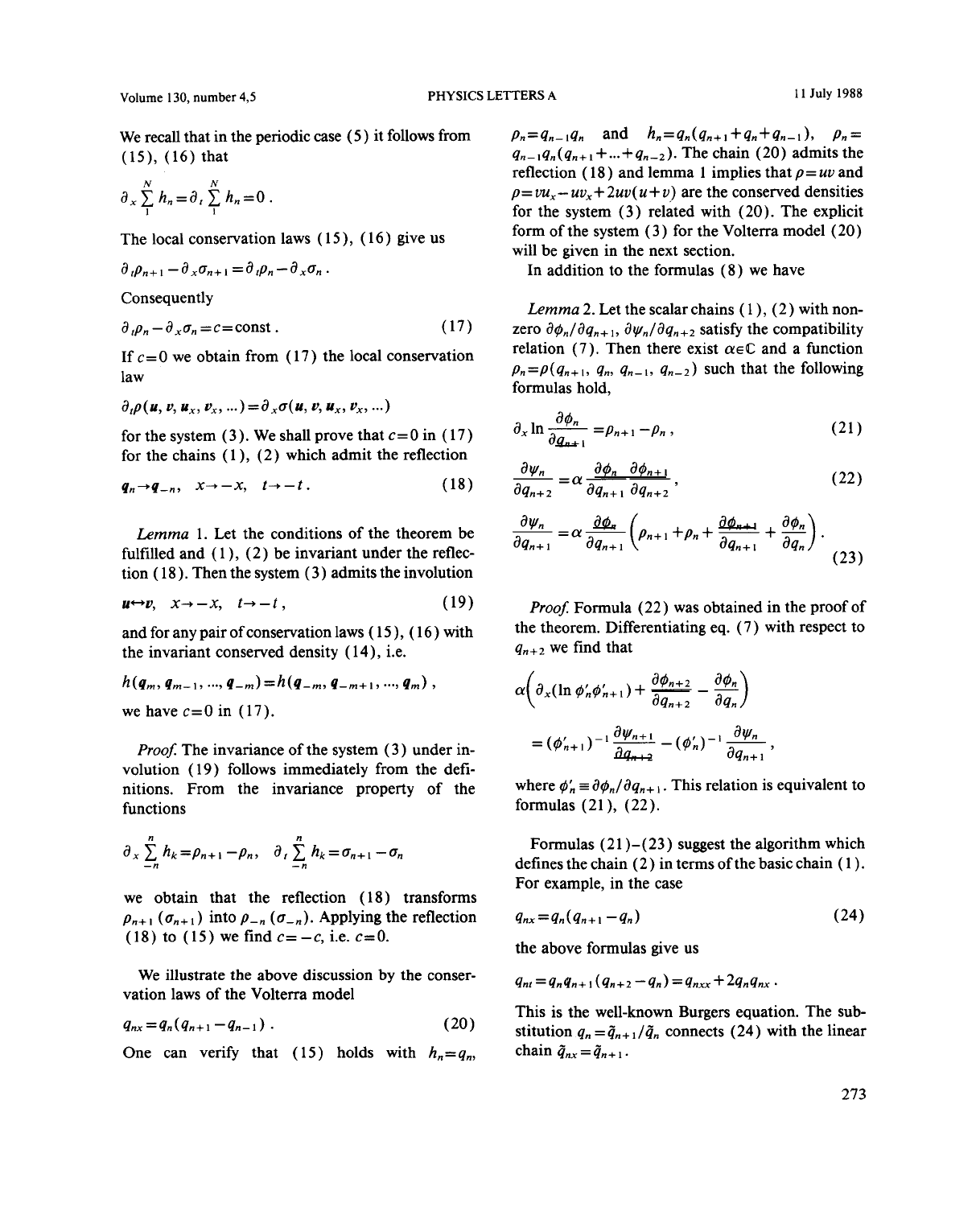Volume 130, number 4,5 PHYSICS LETTERS A <sup>11</sup> July 1988

3. The compatibility condition  $(7)$  puts strong restrictions on the choice of the basic chains (1). For example, in the scalar case the conservation law (21) must be valid for  $(1)$  [1]. We do not discuss here the classification of all the scalar chains (1) for which relation (7) is solvable. It is an open problem as yet.<br>Our consideration is restricted to chains with high Our consideration is restricted to chains with high order conservation laws and we go on to the follow-<br> $\frac{N}{N}$ ing list of the basic chains  $[1]$ :

$$
q_{nx} = P(q_n) (q_{n+1} - q_{n-1}), \quad P''' = 0 , \qquad (25)
$$

$$
q_{nx} = Q(q_n) [ (q_{n+1} - q_n)^{-1} + (q_n - q_{n-1})^{-1} ],
$$
  
\n
$$
Q^{(4)} = 0,
$$
  
\n(c) (26)  
\n(a)  $h_n = q_{n+1} q_n (P = \alpha q^2 + \gamma),$   
\n(b) constructed from the Conserved densities  $h_n^2$ ′. The chain (2) corresponds to  $h_n = q_{n+1} q_n + R(q_n)$  and

$$
q_{nx} = (q_{n+1} - q_{n-1})^{-1} (R_n + \epsilon \sqrt{r_n r_{n+1}}),
$$
  

$$
\epsilon = 0, 1.
$$
 (27)

$$
R(u, v, w) = (\alpha v^2 + 2\beta v + \gamma)uw
$$
\n
$$
+ (\beta v^2 + \mu v + \delta) (u + w) + \gamma v^2 + 2\delta v + v
$$
\n
$$
and
$$
\n
$$
u = u
$$

$$
R_n = R(q_{n+1}, q_n, q_{n-1}),
$$
  
\n
$$
r_n = r(q_{n-1}, q_n) = R(q_{n-1}, q_n, q_{n-1}).
$$
\n(28)

We can find the chains (2) related to  $(25)-(27)$  (34), which correspond to (25)-<br>calculations which are bessed on (21), (23) ten down in the following form, by direct calculations, which are based on  $(21)–(23)$ and on the invariance property under the reflection  $\mu$ (18). In the most intricate case (27), (28) we obtain, for example, that for  $\epsilon = 0$  *u* 

$$
q_{nl} = \frac{r_{n+1}r_n}{(q_{n+1} - q_{n-1})^2} \left( \frac{1}{q_n - q_{n+2}} + \frac{1}{q_{n-2} - q_n} \right),
$$
\n(29)

and for  $\epsilon=1$ 

$$
q_{ni} = \phi_{n+1} \frac{\partial \phi_n}{\partial q_{n+1}} - \phi_{n-1} \frac{\partial \phi_n}{\partial q_{n-1}}
$$
  
+ 
$$
\frac{1}{2} \phi_n \frac{\sqrt{r_{n+1} r_n}}{q_{n+1} - q_{n-1}} \frac{\partial}{\partial q_n} \ln \frac{r_{n+1}}{r_n} .
$$
 (30)

The calculations simplify if we make use of the hamiltonian structure. In the case (25) the high order chains (12) can be obtained via the formula

$$
\partial_{t_m} q_n = P(q_n) \left( P(q_{n+1}) \frac{\partial}{\partial q_{n+1}} - P(q_{n-1}) \frac{\partial}{\partial q_{n-1}} \right) H^{(m)}.
$$
\n(31)

$$
H^{(m)} = \sum_{n=-N}^{N} h_n^{(m)}, \quad N \gg 1 , \tag{32}
$$

$$
Q^{(4)} = 0, \qquad (26) \qquad h_n = q_{n+1}q_n \quad (P = \alpha q^2 + \gamma),
$$
  
\n
$$
q_{nx} = (q_{n+1} - q_{n-1})^{-1}(R_n + \epsilon \sqrt{r_n r_{n+1}}), \qquad h_n = q_{n+1}q_n + \frac{1}{2}q_n^2 \quad (P = q). \qquad (33)
$$

We now want to write down the list of systems (3) In the last formula<br>
In the last formula  $\frac{2(1.60 \text{ m/s})}{2(1.60 \text{ m})}$  (see the theorem and lemma 1) that all the systems  $(3)$  have the form  $(6)$  and admit the involution (19). We shall write down only the first equation  $\frac{19}{2} + 2\delta v + v$  (19), we shall we

$$
u_t = u_{xx} + f(u, v, u_x, v_x) \tag{34}
$$

 $R_n = R(q_{n+1}, q_n, q_{n-1})$ ,<br>(19) We recall that actually (34) and (2) coincide (19). We recall that actually (34) and (2) coincide after interchanging  $q_n$ ,  $q_{n-1}$  with u, v and so on. Eqs. (34), which correspond to (25)–(27), can be writ-

$$
u_t = u_{xx} + [2P(u)v + \beta u^2]_x \tag{35}
$$

$$
u_t = u_{xx} + 2u_x^2(u-v)^{-1}
$$
  
+2[r(u, v)u\_x - Q(u)v\_x](v-u)^{-2}, \t(36)

$$
u_t = u_{xx} - (u_x^2 + A) [2v_x/r + (\ln r)_u] + \frac{1}{2}A' \ . \tag{37}
$$

(29) 
$$
u_t = u_{xx} - (u_x^2 + A)v_x/r - (\ln r)_u u_x^2
$$

$$
+\frac{r_u r_v - r r_{uv}}{r} u_x \,.
$$

**<sup>1</sup>** Here (35) corresponds to (25) with the same p0- *lynomialP(q)=aq*  $2^2 + 64 + y$  (see (31) – (33)). In the  $\frac{d^2 \varphi_n}{d_{n+1} - d_{n-1}} \frac{d^2 \varphi_n}{d^2 n}$  in  $\frac{d^n}{d^n}$ . (30) next equation (26), corresponding  $r(u, v)$  is constrained by the conditions

$$
r(u, v) = r(v, u),
$$
  $r_{uu} = r_{vv} = \frac{4}{3}$ .

The last two equations with*A =A(u) = ~rr~—~* are